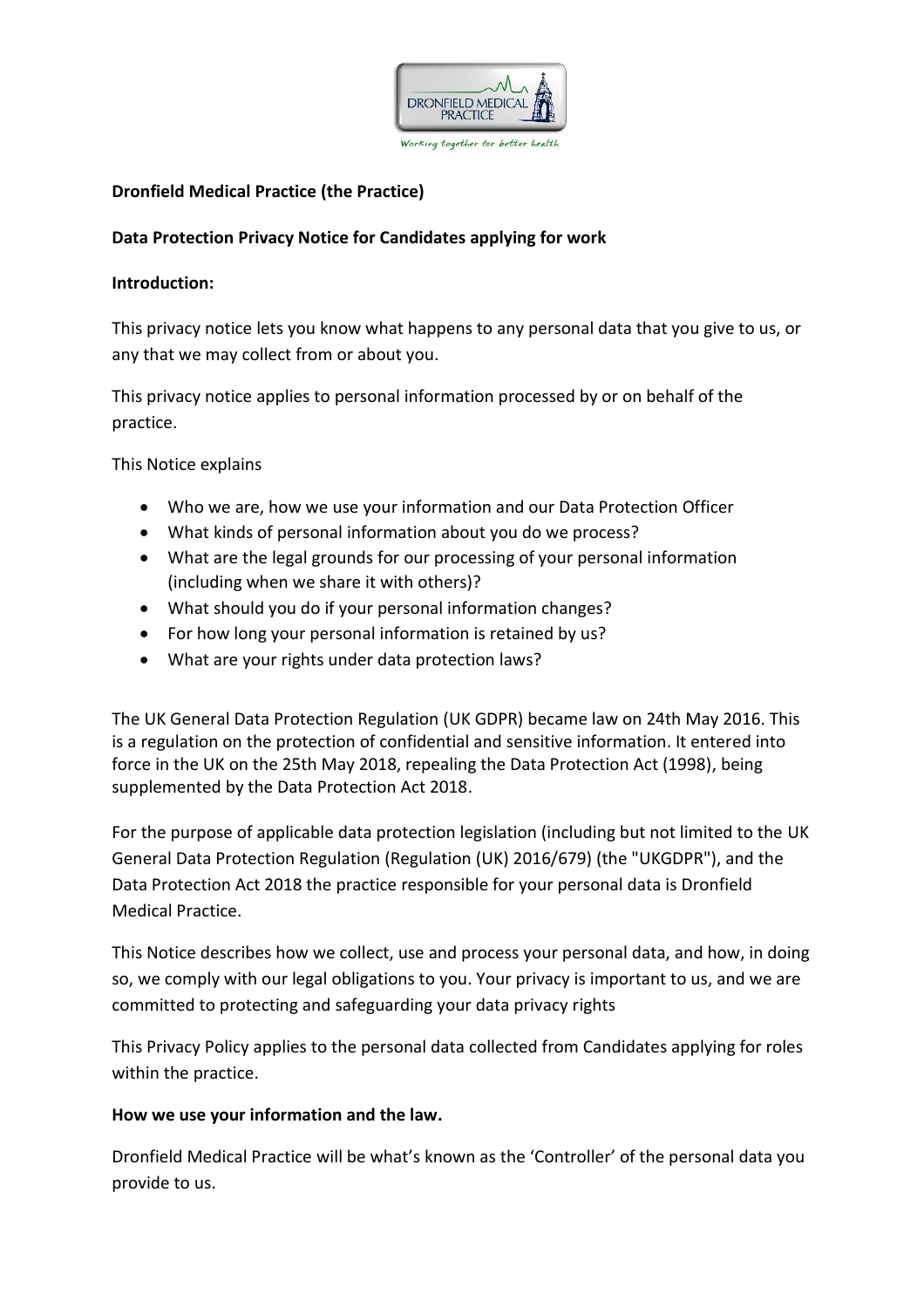Upon commencement of employment with the company you will be asked to supply the following personal information:

Name, address, telephone numbers, email address, date of birth, national insurance number, bank details, emergency contact information and health information.

The information that we ask you to provide to the company is required by the business for the following reasons:

- In order for us review your application
- In order for us to contact you for interview details
- Comply with appropriate Employment law
- To ensure that we can provide any reasonable adjustments as necessary

We ask that you provide ID for copying to comply with our responsibilities as an employer under section 8 of the Asylum and Immigration Act 1996.

Throughout the application process we will collect data and add to your file i.e. interview scores etc

# **How do we lawfully use your data?**

We need to know your personal, sensitive and confidential data in order to Employ you, under the General Data Protection Regulation we will be lawfully using your information in accordance with: -

*Article 6, (b) Necessary for performance of/entering into contract with you*

*Article 9(2) (b) Necessary for controller to fulfil employment rights or obligations in employment.*

This Privacy Notice applies to the personal data of our Candidates.

# **How do we maintain the confidentiality of your records?**

We are committed to protecting your privacy and will only use information collected lawfully in accordance with:

- Data Protection Act 2018
- The UK General Data Protection Regulation 2016
- Human Rights Act 1998
- Common Law Duty of Confidentiality
- NHS Codes of Confidentiality, Information Security and Records Management

We will only ever use or pass on information about you if others who have a genuine need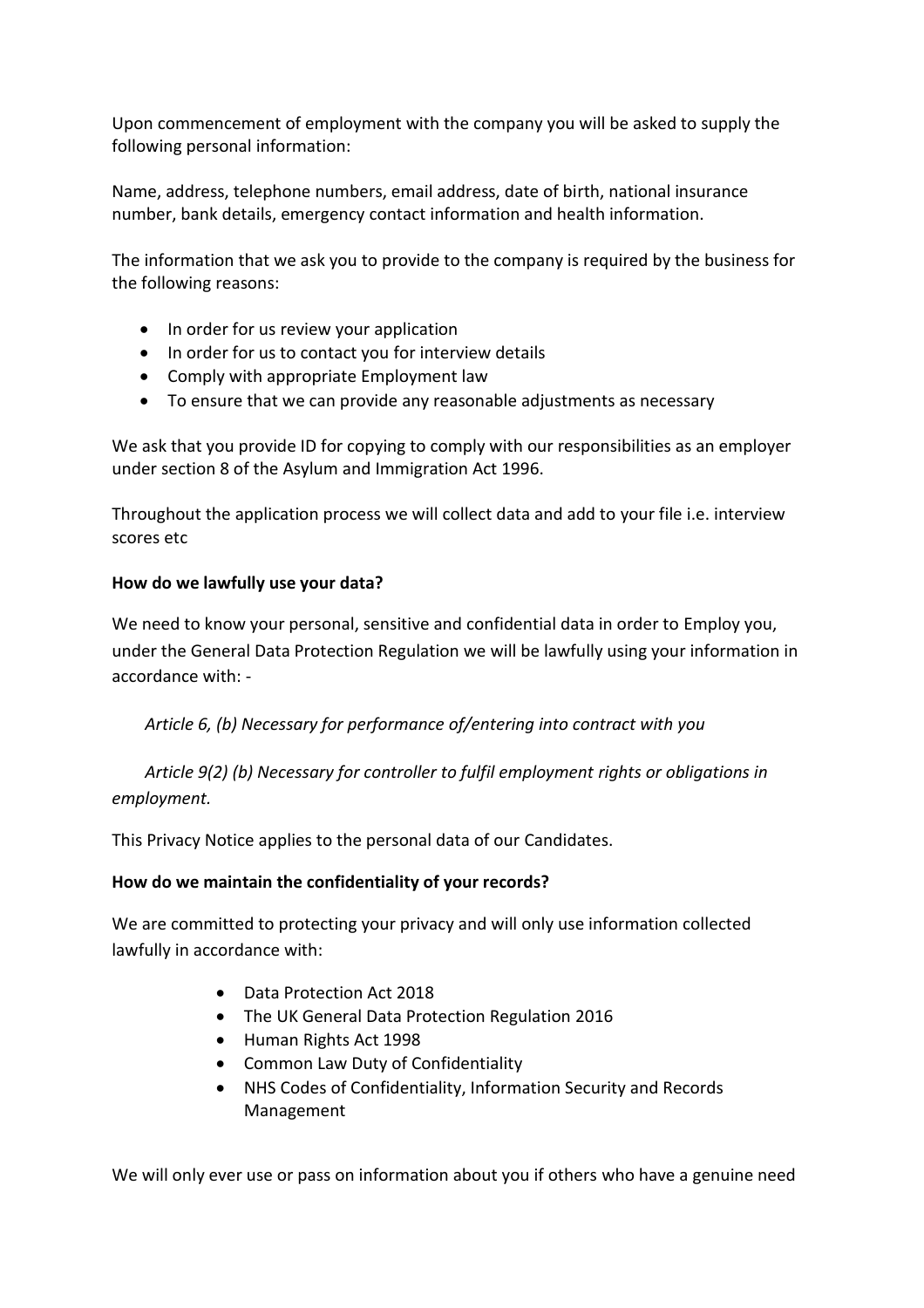for it. We will not disclose your information to any third party without your permission unless there are exceptional circumstances (i.e. life or death situations), where the law requires information to be passed on.

Our practice policy is to respect the privacy of our candidates and to maintain compliance with the UK General Data Protection Regulation (UK GDPR) and all UK specific Data Protection Requirements. Our policy is to ensure all personal data related to our candidates will be protected.

All employees and sub-contractors engaged by our practice are asked to sign a confidentiality agreement. The practice will, if required, sign a separate confidentiality agreement if the client deems it necessary. If a sub-contractor acts as a data processor for Dronfield Medical Practice an appropriate contract (art 24-28) will be established for the processing of your information.

In Certain circumstances you may have the right to withdraw your consent to the processing of data. Please contact the Data Protection Officer in writing if you wish to withdraw your consent. If some circumstances we may need to store your data after your consent has been withdrawn to comply with a legislative requirement.

# **Where do we store your information Electronically?**

All the personal data we process is processed by our candidates in the UK however for the purposes of IT hosting and maintenance this information may be located on servers within the European Union.

No 3rd parties have access to your personal data unless the law allows them to do so and appropriate safeguards have been put in place. We have a Data Protection regime in place to oversee the effective and secure processing of your personal and or special category (sensitive, confidential) data.

# **Who are our partner organisations?**

We may also have to share your information, subject to strict agreements on how it will be used, with the following organisations;

- NHS Commissioning Support Units
- Clinical Commissioning Groups
- NHS England (NHSE) and NHS Digital (NHSD)
- Local Authorities
- CQC
- Private Sector Providers providing employment services
- Other 'data processors' which you will be informed of

You will be informed who your data will be shared with and in some cases asked for consent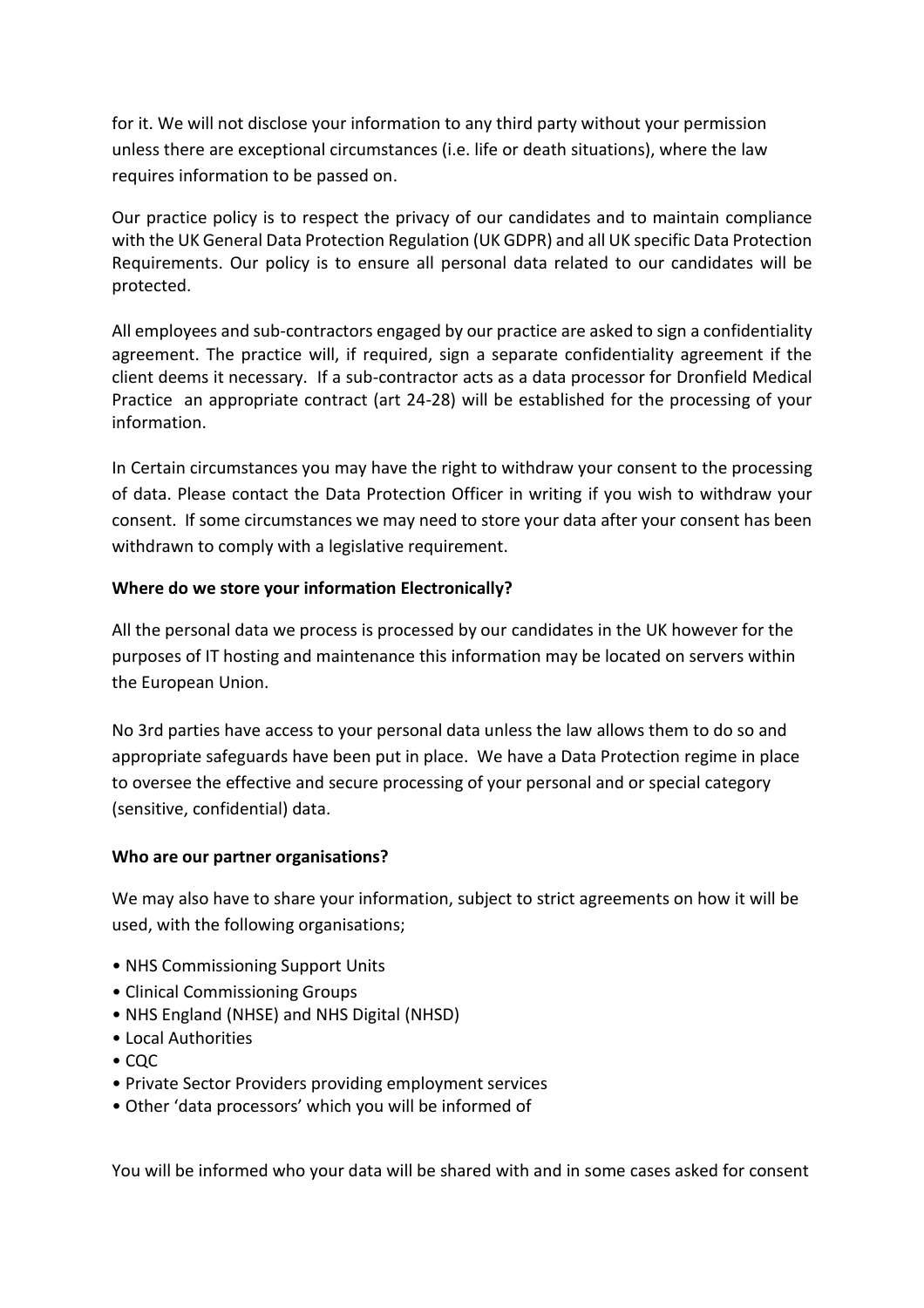for this happen when this is required.

We may also use external companies to process personal information, such as for archiving purposes. These companies are bound by contractual agreements to ensure information is kept confidential and secure. All employees and sub-contractors engaged by our practice are asked to sign a confidentiality agreement. If a sub-contractor acts as a data processor for Dronfield Medical Practice an appropriate contract (art 24-28) will be established for the processing of your information.

# **How long will we store your information?**

We are required under UK tax law to keep your information and data for the full retention periods as specified by the UK Employment legislation as below

| <b>Business</b><br><b>Function</b> | <b>Examples of documents</b>                                                                                     | <b>Retention Period</b>                  |
|------------------------------------|------------------------------------------------------------------------------------------------------------------|------------------------------------------|
|                                    | Training records                                                                                                 | Current year plus 2 years                |
|                                    | Candidate application forms/CVs and 6 months<br>archiving documentation (of applicants<br>who aren't successful) | post-date<br>-of<br>recruitment decision |
|                                    | DBS data                                                                                                         | 6 months post-date of check              |

#### **How can you access, amend move the personal data that you have given to us?**

Even if we already hold your personal data, you still have various rights in relation to it. To get in touch about these, please contact us. We will seek to deal with your request without undue delay, and in any event in accordance with the requirements of any applicable laws. Please note that we may keep a record of your communications to help us resolve any issues which you raise.

Right to object: If we are using your data because we deem it necessary for our legitimate interests to do so, and you do not agree, you have the right to object. We will respond to your request within 30 days (although we may be allowed to extend this period in certain cases). Generally, we will only disagree with you if certain limited conditions apply.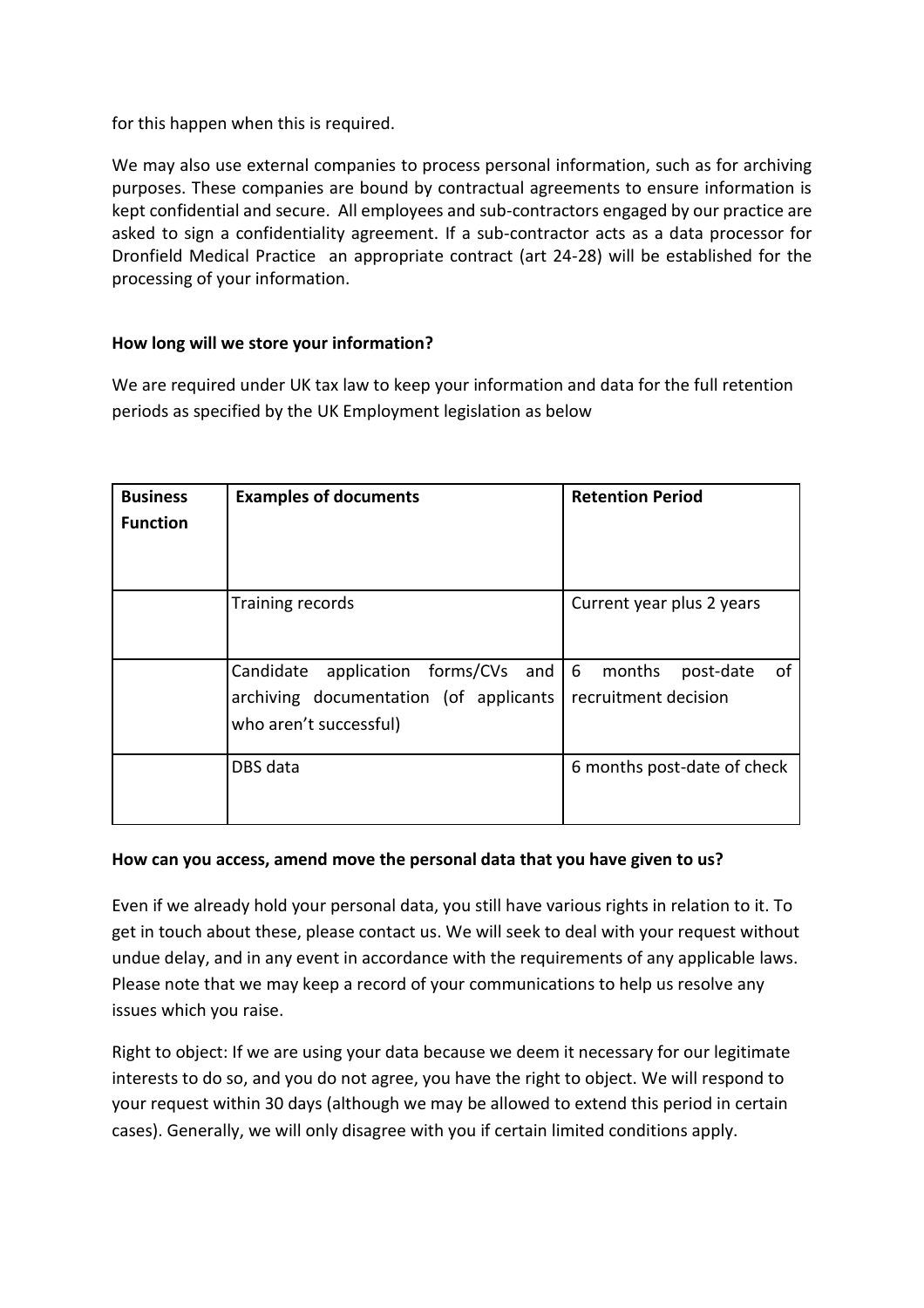Right to withdraw consent: Where we have obtained your consent to process your personal data for certain activities (for example for a research project), or consent to market to you, you may withdraw your consent at any time.

Right to erasure: In certain situations (for example, where we have processed your data unlawfully), you have the right to request us to "erase" your personal data. We will respond to your request within 30 days (although we may be allowed to extend this period in certain cases) and will only disagree with you if certain limited conditions apply. If we do agree to your request, we will Delete your data but will generally assume that you would prefer us to keep a note of your name on our register of individuals who would prefer not to be contacted. That way, we will minimise the chances of you being contacted in the future where your data are collected in unconnected circumstances. If you would prefer us not to do this, you are free to say so.

Right of data portability: If you wish, you have the right to transfer your data from us to another data controller.

# **Access to your personal information**

Data Subject Access Requests (DSAR): You have a right under the Data Protection legislation to request access to view or to obtain copies of what information the surgery holds about you and to have it amended should it be inaccurate. To request this, you need to do the following:

- Your request should be made in writing to the Practice
- There is no charge to have a copy of the information held about you
- We are required to respond to you within one month

# **What should you do if your personal information changes?**

You should tell us so that we can update our records please contact the Practice Manager as soon as any of your details change, this is especially important for changes of address or contact details (such as your mobile phone number), the practice will from time to time ask you to confirm that the information we currently hold is accurate and up-to-date.

# **Objections / Complaints**

Should you have any concerns about how your information is managed at the Surgeryt, please contact the GP Practice Manager or the Data Protection Officer as above. If you are still unhappy following a review by the GP practice, you have a right to lodge a complaint with a supervisory authority: You have a right to complain to the UK supervisory Authority as below.